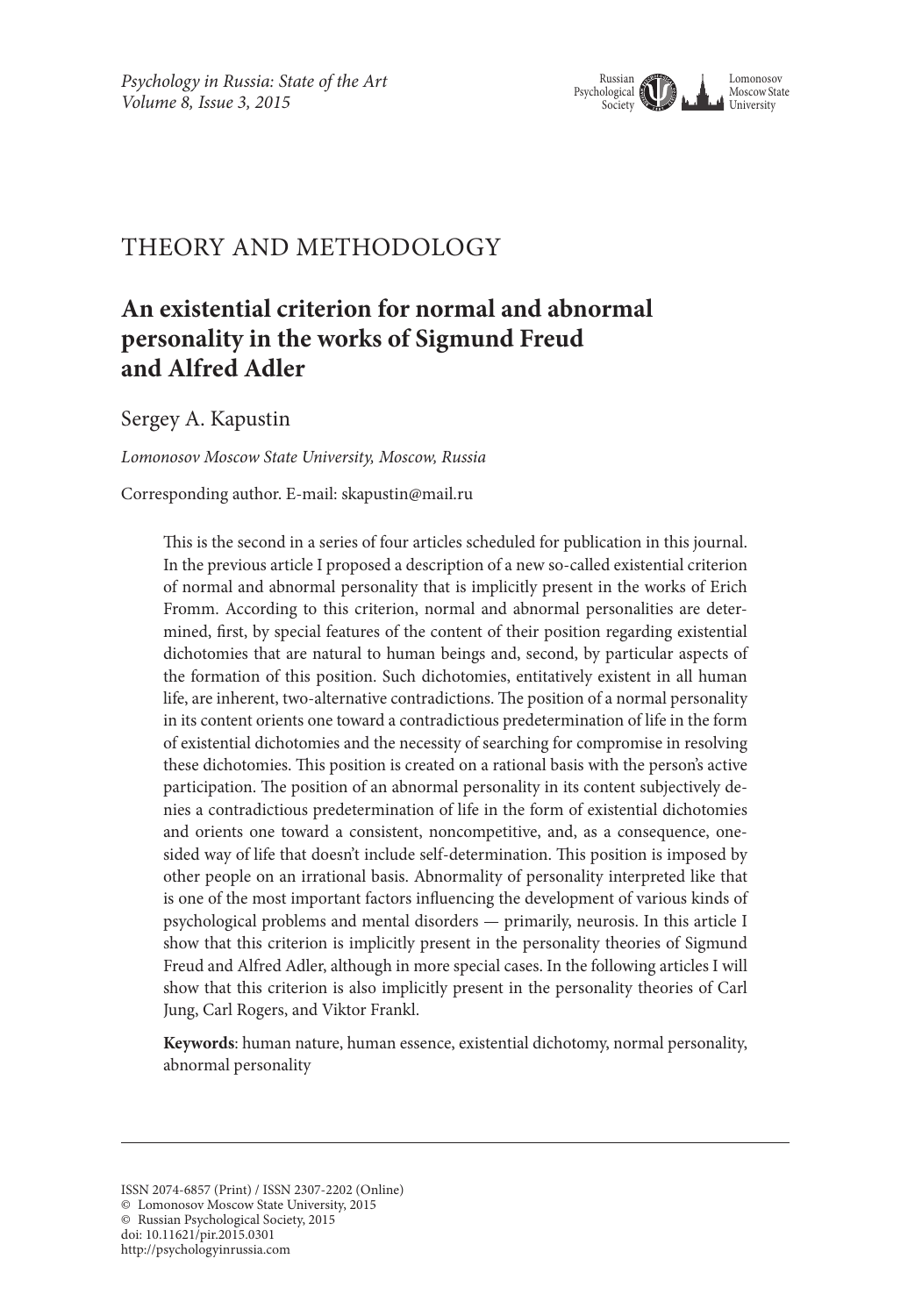#### **Introduction**

In the previous article in this series (Kapustin, 2015a) I described a so-called existential criterion of normal and abnormal personality implicitly present in the works of Erich Fromm (1942, 1947, 1977, 1947/2012), based on analysis of his works.

Fromm developed his theoretical understanding of personality based on the philosophical branch of so-called objective humanistic ethics, which proposes a certain point of view on how a human should live. The ultimate moral imperative of a human being who is following what should be considered a standard of life involves the self-determination on rational basis of values that facilitate living in accordance with human nature.

Based on this school of thought, Fromm proposed his own theoretical concept of human nature. This concept has two characteristics that Fromm considered essential. The first characteristic is that in human life there are existential dichotomies, which are inherent, two-alternative contradictions. They appear to a person as problems requiring solution. The second characteristic is that a human being has self-determination.

The most important concepts in the works of Fromm are the concepts of the productive and the nonproductive personality, which are characterized by particular features of content and the formation of the position of a personality in relation to these two characteristics. Fromm defines these positions as schemes of orientation and worship. If the position of a personality in its content and in its formation facilitates implementation of the two characteristics described above, such a personality is defined by Fromm as productive; if not, he defines it as nonproductive. From the point of view of objective humanistic ethics the way of life of a productive personality is a norm of human life because it corresponds to human nature. Thus a productive personality can be considered a normal personality; a nonproductive personality deviates from this norm and thus is abnormal.

Because Fromm considers the essence of human life to be characterized by existential dichotomies and self-determination, the position of a productive (normal) personality is compromising in its content, matching the contradictive structure of human life in the form of existential dichotomies, and is created by oneself, based on life experience and reason — that is, on a rational basis.

On the contrary, the position of a nonproductive (abnormal) personality denies the contradictive structure of human life in the form of existential dichotomies and orients the person toward a consistent, noncompetitive, and, as a consequence, one-sided way of life. A specific feature of this position is that it is imposed by others and is based on wishes and feelings toward them — that is, on an irrational basis. From the point of view of Fromm, abnormality of personality interpreted like that is one of the most important factors influencing the development of various kinds of psychological problems and other mental disorders — primarily, neurosis.

Given that in the works of Fromm the criterion for differentiating normal and abnormal personalities is specific features of their position toward existential dichotomies, I mark this criterion as existential. According to this criterion, normality and abnormality are determined first by special features of content and second by particular aspects of the formation of a position toward existential dichotomies that are entitatively existent in human life and are inherent, two-alternative contradictions that appear to a human being as problems requiring solution.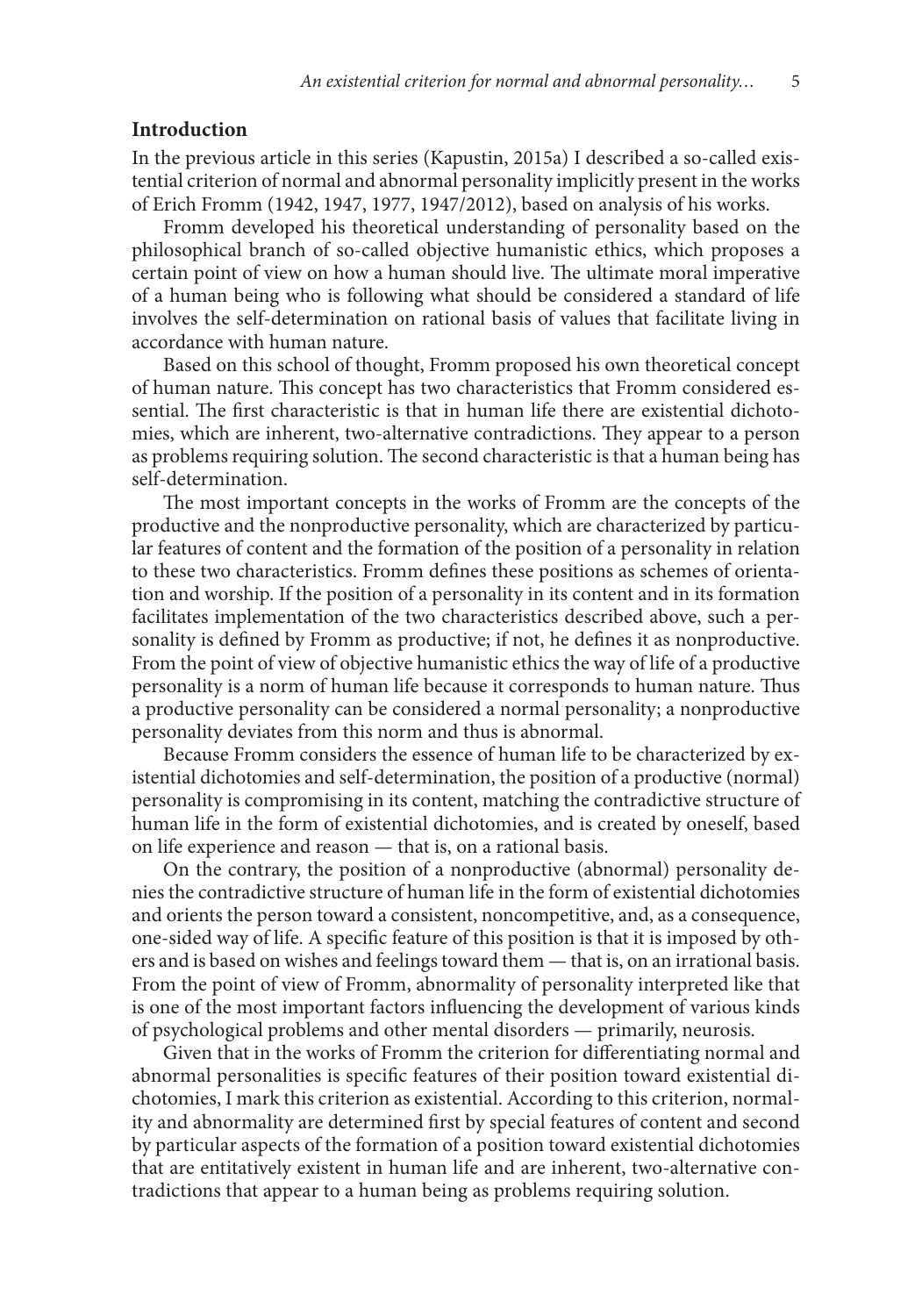The essential attribute of a normal personality is a person's orientation toward the contradictious predetermination of life in the form of existential dichotomies and the need to search for compromise in their resolution. A distinct feature of the formation of this position is that it develops on a rational basis with the active participation of the person — that is, on the basis of knowledge, the source of which is the person's own experience and reason. The position of an abnormal personality subjectively denies the contradictious predetermination of life in the form of existential dichotomies and orients one toward a consistent, noncompetitive, and, as a consequence, one-sided way of life that doesn't include self-determination. It is imposed by other people on an irrational basis: on the basis of wishes and feelings toward them.

# **Objectives**

The main objective of this article is to show that a new existential criterion for normal and abnormal personality that is based on the works of Fromm is implicitly present in the theories of personality of Sigmund Freud and Alfred Adler, although in more special cases. In the following two articles I will show that this criterion is also implicitly present in the theories of personality by Carl Jung, Carl Rogers, and Viktor Frankl.

# **The existential criterion in Sigmund Freud's theory of personality**

## *Theoretical discussion*

Analysis of Freud's theory of personality should begin with an overview of his general concept of personality structure. According to Freud, human personality consists of three main structural fields, or instances, which he specified as the superego, the id, and the ego.

The superego represents a system of moral and esthetic values that one is governed by in one's life. Freud developed the substantial characteristics of the superego more thoroughly through description of its three main functions: ideal, self-observation, and conscience. The superego performs an ideal function in the sense that one's system of moral and esthetic values dictates certain ideals that are to be placed against one's feelings, thoughts, and actions, and that one ought to be in congruence with. The superego performs the function of self-observation by constantly monitoring how much one's behavior meets these ideals. And the superego performs the function of conscience by constantly judging one's feelings, thoughts, and actions from the point of view of one's conformity to the ideals and by reacting to the degree of this conformity through the specific affective experience known as conscience. If one's feelings, thoughts, and actions comply with the ideals of the superego, one's conscience stays clear, and one may even experience moral satisfaction with one's own behavior. If a discrepancy appears, one starts to experience pangs of conscience, manifested in feelings of shame, guilt, and moral failure.

Freud defines instinctive drives, those related to the biological nature of a human, as the id. These drives stimulate human behavior aimed at satisfaction and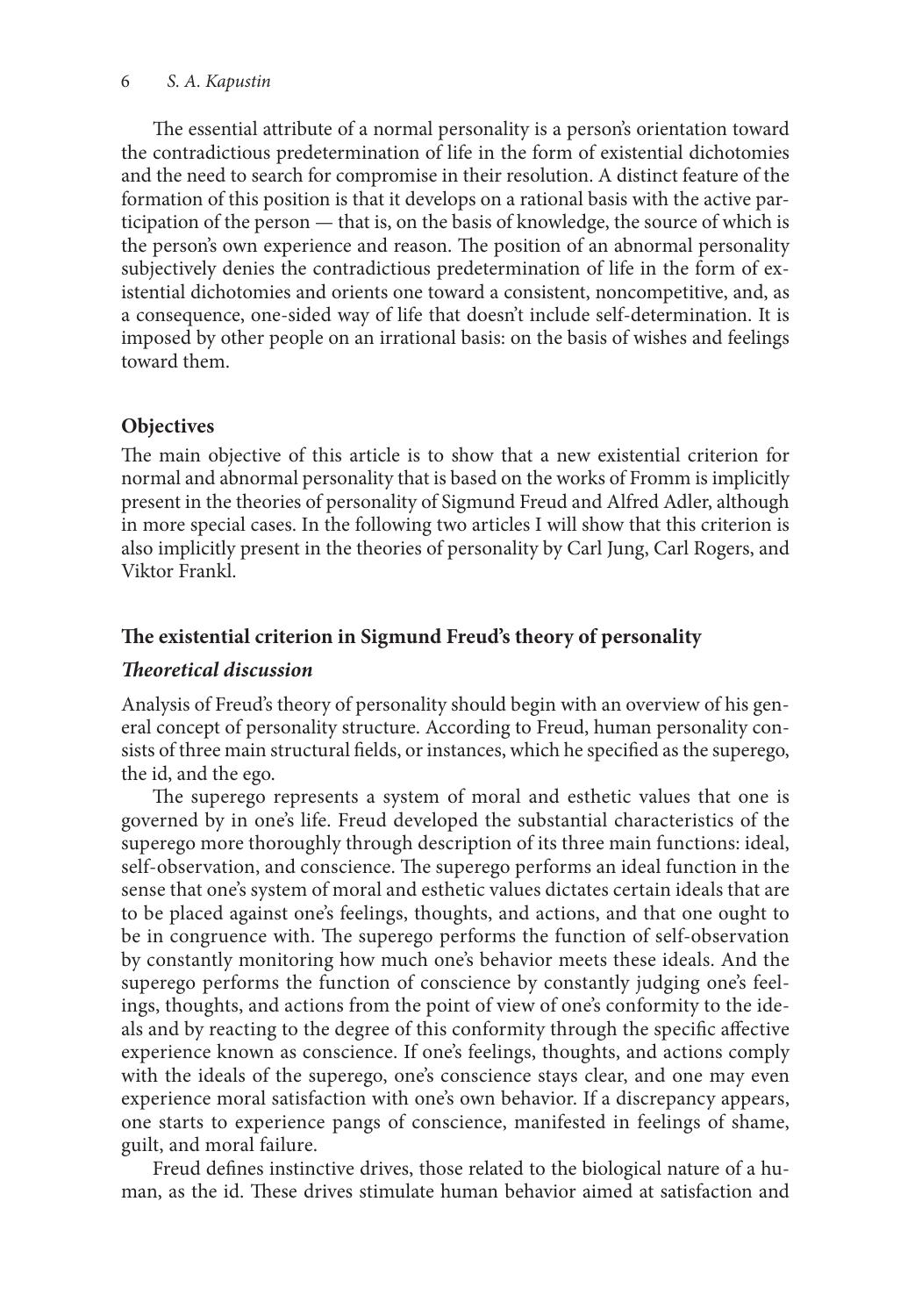achievement of a related subjective purpose: a feeling of pleasure. Consequently Freud calls the main principle that guides id drives as the pleasure principle. Among many instinctive drives Freud emphasizes the sex drive as the one most directly related to the problem of normal and abnormal personality.

The ego is the part of personality that faces the outside world and has direct contact with it. This instance represents, primarily, the rational, sensible element of human beings. The leading psychic capabilities of the ego are perception and consciousness. The ego performs at least two main functions in human life: the cognitive and regulatory functions. The cognitive function of the ego operates to form a representation of the outside world relevant to its objective properties; it can form this representation because human beings possess perception and consciousness. The regulatory function adjusts the demands of the id drives and the moral and esthetic claims of the superego to the real-life conditions in the outside world. Giving a vivid description of the regulatory function, Freud writes:

We are warned by a proverb against serving two masters at the same time. The poor ego has things even worse: it serves three severe masters and does what it can to bring their claims and demands into harmony with one another. These claims are always divergent and often seem incompatible. No wonder that the ego so often fails in its task. Its three tyrannical masters are the external world, the super-ego and the id. … Thus the ego, driven by the id, confined by the super-ego, repulsed by reality, struggles to master its economic task of bringing about harmony among the forces and influences working in and upon it; and we can understand how it is that so often we cannot suppress a cry: 'Life is not easy!' (Freud, 1933/1964, p. 97**).**

Freud called the main principle that the ego is governed by regulating behavior the reality principle.

The most important characteristic of human personality is the conflict between the superego and the id. This conflict is defined by Freud in the most general terms as a conflict between the natural and the cultural origins of human beings; in a more strict sense it is a conflict between instinctive sexual drives and the moral and esthetic limitations of the objects of these drives and the ways in which the satisfaction of these drives is imposed by the society. This conflict is objectively inherent and inevitable because, on the one hand, people are biological organisms, born with instinctive drives, and, on the other hand, they are members of society, and their behavior is regulated by social norms and rules. Freud emphasized this conflict because he considered that human society and human beings as its representative may exist only if humans can to a certain extent limit and control their biological drives. As he put it:

Society must undertake as one of its most important educative tasks to tame and restrict the sexual instinct when it breaks out as an urge to reproduction, and to subject it to an individual will which is identical with the bidding of society. It is also concerned to postpone the full development of the instinct till the child shall have reached a certain degree of intellectual maturity, for, with the complete irruption of the sexual instinct, educability is for practical purposes at an end. Otherwise, the instinct would break down every dam and wash away the laboriously erected work of civilization. Nor is the task of taming it ever an easy one; its success is sometimes too small, sometimes too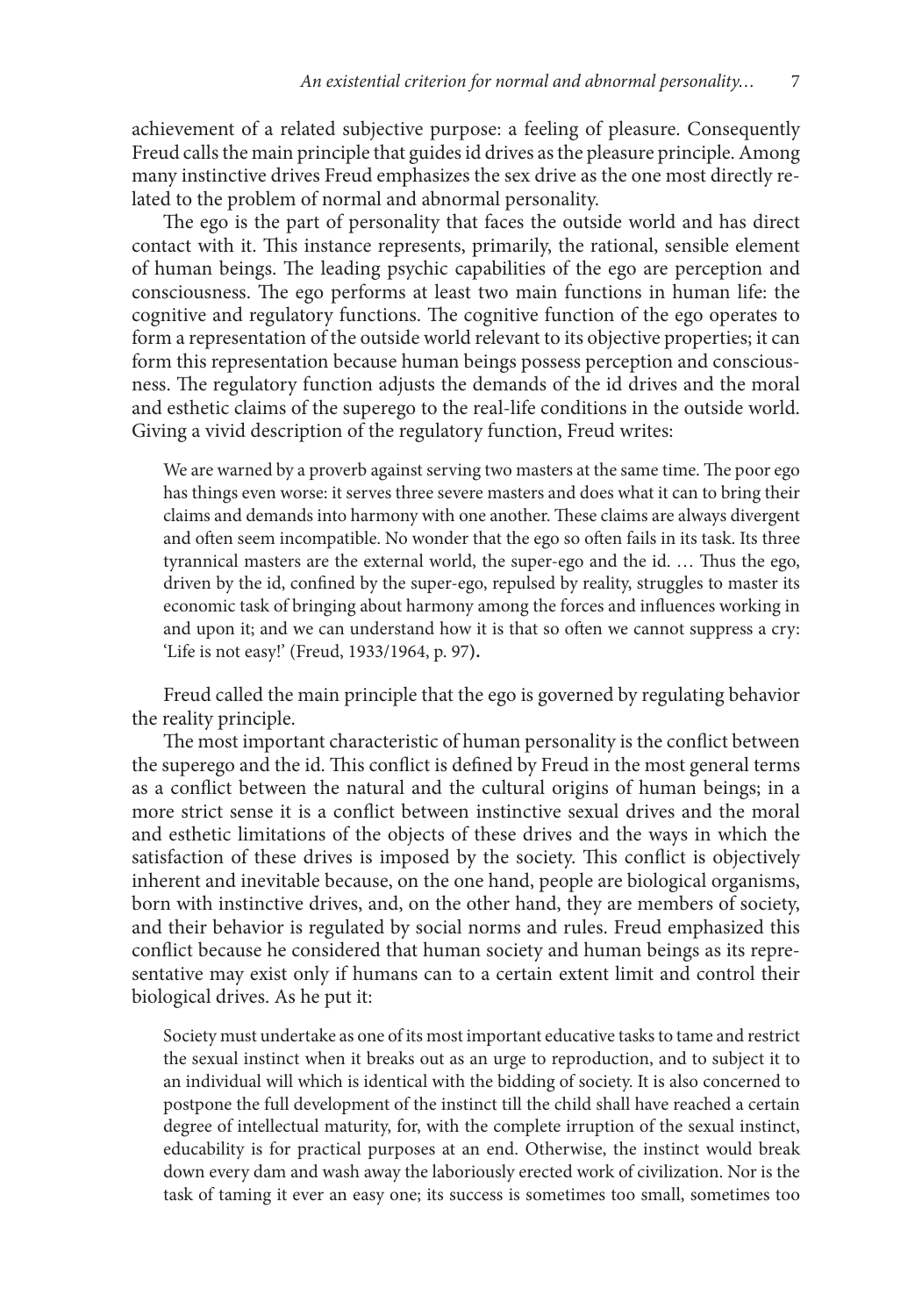#### 8 *S. A. Kapustin*

great. The motive of human society is in the last resort an economic one; since it does not possess enough provisions to keep its members alive unless they work, it must restrict the number of its members and divert their energies from sexual activity to work. It is faced, in short, by the eternal, primeval exigencies of life, which are with us to this day (Freud, 1917/1963b, p. 70).

The existential criterion for distinguishing normal and abnormal personality is implicitly present in Freud's theoretical conceptualization of personality, respectively nonpredisposed and predisposed to neuroses, which is characterized by additional specific features of the three discussed instances and relations between them (Freud, 1916-1917/1963a, 1917/1963b, 1933/1964, 1916-1933/1989).

The specifics of normal and abnormal personality are determined by its three main features: the degree of tension in the conflict between the superego and the id, the position of the ego in relation to this conflict, and the particular features of the formation of this position.

Abnormal (predisposed to neuroses) personality is characterized by large-scale tension in the conflict between the superego and the id. This tension is determined by the strength of sexual drives, which depend on the person's biological traits and on the degree of moral and esthetic limitations the superego puts on possibilities to satisfy these drives.

The position of the ego in abnormal personality is that it consciously finds only demands of the superego fair, and as a result the objective conflict between the superego and the id is subjectively unilaterally resolved by the ego in favor of the superego. Freud called such a way of resolving the conflict between the superego and the id repression, which results in the disappearance of the conflict from one's consciousness only. According to Freud, although the conflict is objectively present, it continues its existence independently from the conscious position of the ego in another structure of the mind: the unconscious mind.

Such a one-sided position of the ego in an abnormal personality is formed in early childhood with the active participation of other people: primarily, the parents of the child, who, being society members, are interested in their child's forming this particular attitude. Given the fact that during the period of early childhood a child has a strong physical and psychological dependence on the parents, and the ego is not yet properly developed enough to take reasonable, independent decisions, the parents, using their power and the child's helplessness, impose their moral and esthetic ideals, relying on reward and punishment; this process results in the child's accepting such an ego attitude, usually irrationally, under the pressure of parental authority.

Specific features of abnormal personality were regarded by Freud as the most significant internal predispositions for neuroses. Neurosis appears when a human being with an abnormal personality gets into situations that inhibit the satisfaction of sexual drives. In such conditions the inner obstacles to satisfaction of sexual drives, such as particular traits of an abnormal personality, are compounded by outer obstacles; consequently the energy of sexual drives is suppressed and constrained on each side so that the human has no way to discharge it. Such accumulated and unused energy of the libido is, according to Freud, the main source of neurotic symptoms.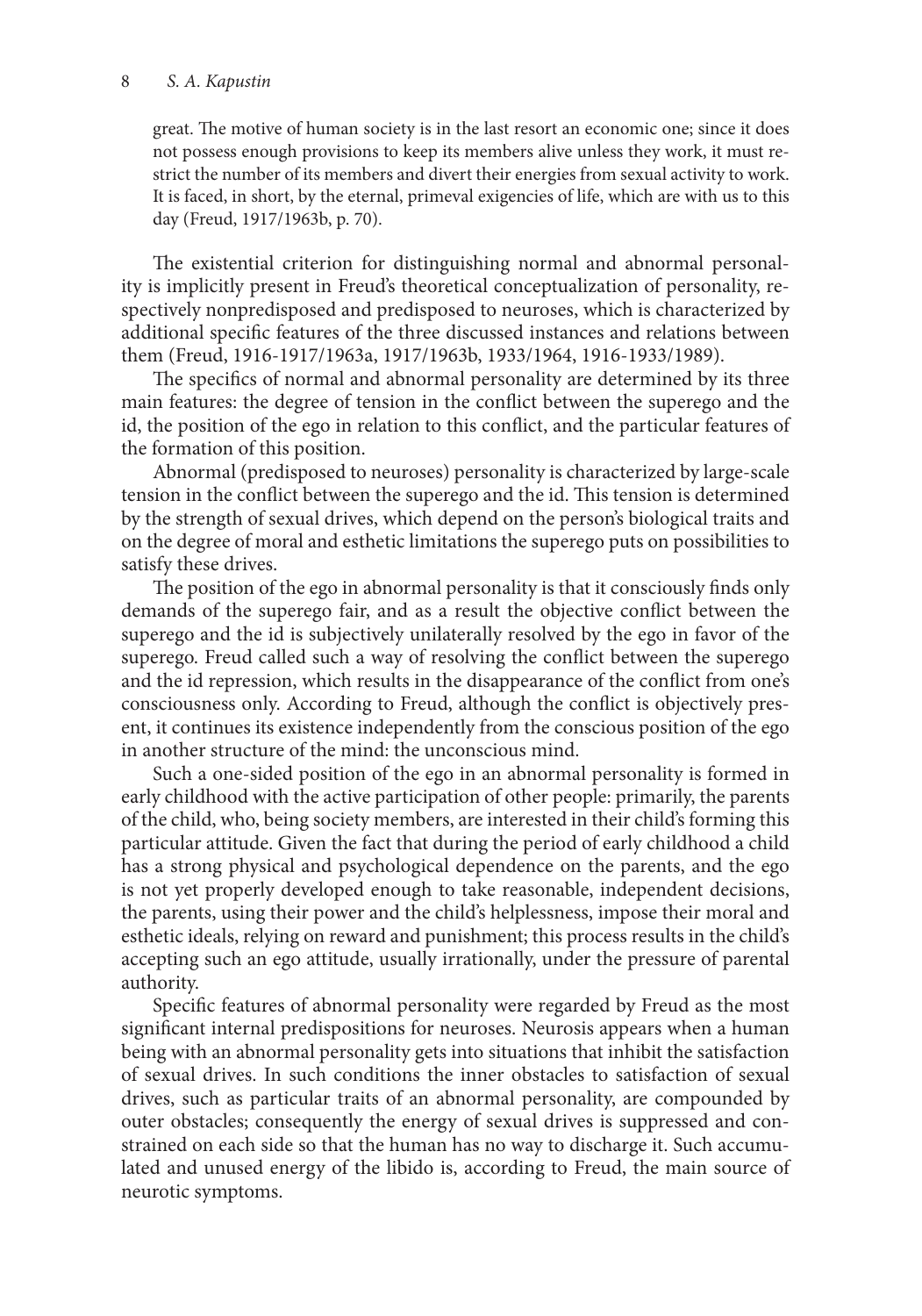Freud's theoretical concept of a normal (nonpredisposed to neuroses) personality can be found, primarily, in his descriptions of the goal and process of psychoanalytic therapy, which is aimed at turning patients' abnormal personality toward the normal. In these descriptions characteristics of a normal personality are opposed to descriptions of an abnormal personality.

The main characteristic of a normal personality, which provides the backdrop for all others, is that the ego is conscious of the conflict between the superego and the id and considers the requirements of these two instances as vital, so that they both should be implemented in human life, and neither should profit at the expense of the other. Consciousness of this conflict causes that very change in a patient's personality that makes elimination of symptoms possible:

What we make use of must no doubt be the replacing of what is unconscious by what is conscious, the translation of what is unconscious into what is conscious. Yes, that is it. By carrying what is unconscious on into what is conscious, we lift the repressions, we remove the preconditions for the formation of symptoms, we transform the pathogenic conflict to a normal one for which it must be possible somehow to find a solution. All that we bring about in a patient is this single psychical change: the length to which it is carried is the measure of the help we provide (Freud, 1917/1963b, p. 193).

Being conscious of the conflict between the superego and the id and accepting the claims of both these instances as rightful, the ego of a normal personality, according to Freud, takes a compromise position toward these claims. Freud has to give a special explanation of this important characteristic of a normal personality because many opponents of psychoanalysis fall under the impression that psychoanalysis is opposed to moral limitations on human sexual drives and encourages their unrestrained satisfaction for the sake of mental health:

But, Ladies and Gentlemen, who has so seriously misinformed you? A recommendation to the patient to "live a full life" sexually could not possibly play a part in analytic therapy — if only because we ourselves have declared that an obstinate conflict is taking place in him [the patient] between a libidinal impulse and sexual repression, between a sensual and an ascetic trend. This conflict would not be solved by our helping one of these trends to victory over its opponent. We see, indeed, that in neurotics asceticism has the upper hand; and the consequence of this is precisely that the suppressed sexual tendency finds a way out in symptoms. If, on the contrary, we were to secure victory for sensuality, then the sexual repression that had been put on one side would necessarily be replaced by symptoms. Neither of these two alternative decisions could end the internal conflict; in either case one party to it would remain unsatisfied (Freud, 1917/1963b, p. 191).

In another place, discussing the problem of bringing up a normal personality, Freud writes that "education has to find its way between the Scylla of non-interference and the Charybdis of frustration… It will therefore be a matter of deciding how much to forbid, at what times and by what means" (Freud, 1933/1964, p. 185).

A natural consequence of the conscious compromise position of the ego of a normal personality toward the conflict between the superego and the id is also re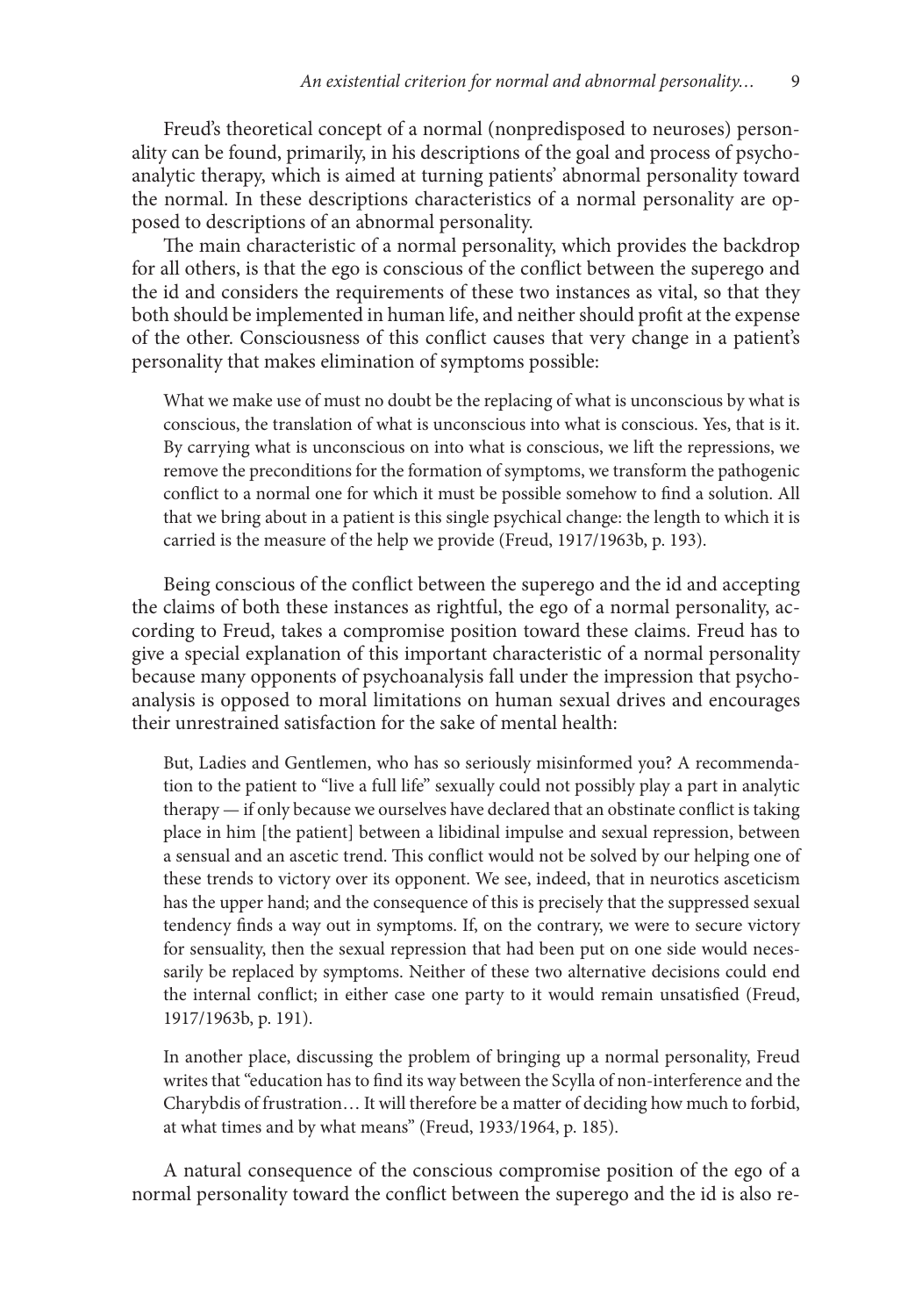duction of the tension of conflict because of the reasonable softening of the reciprocal demands of these instances on each other.

The most important characteristic of a normal personality is that this compromise position of the ego is the person's own position — that is, it is the product of one's own experience and mind and is the result of self-determination. This characteristic becomes apparent mostly in the texts where Freud points out the main goal of the psychoanalytic treatment of neuroses. This goal is simply to help the patient realize the relationship between neurotic symptoms and the particular features of the patient's abnormal personality that caused the repression of the conflict between the superego and the id; the goal is not to resolve this conflict. The final resolution should be performed by the patient, who chooses a variant that is most acceptable for himself or herself. Freud gives a specific explanation of this important goal in psychoanalytic therapy:

Moreover, I can assure you that you are misinformed if you suppose that advice and guidance in the affairs of life play an integral part in analytic influence. On the contrary, so far as possible we avoid the role of a mentor such as this and there is nothing we would rather bring about than the patient should make his decisions for himself… If, having grown independent after the completion of their treatment, they [the patients] decide on their own judgement in favour of some midway position between living a full life and absolute asceticism, we feel our conscience clear whatever their choice (Freud, 1933/1964, pp. 191–192).

### *Results*

Based on a comparison between the theories of personality of Freud and Fromm, we may conclude that they are similar in two ways:

First, the most important postulate of Freud's theory is that a contradiction entitatively exists in human life: the contradiction between one's natural (id) and one's cultural (superego) origins. In general this contradiction can be characterized as follows: on one hand, people, being natural creatures, must live in accordance with their biological nature, complying with the natural demands of sexual drives; on the other hand, being members of society, people must live in accordance with their social nature, complying with the moral and esthetic demands imposed by society on the objects of these drives and the ways of their satisfaction. This contradiction inheres in the very nature of human life because, according to Freud, humans can exist as humans only if they can to a certain point put a social limit on their biological drives. The specific features of that contradiction allow us to consider it an existential dichotomy in Fromm's terms and to denominate it as the dichotomy of nature and culture.

Second, the existential criterion of normal and abnormal personality is implicitly set in Freud's theoretical conceptualization of personality, respectively nonpredisposed and predisposed to neuroses, and is characterized, as in Fromm's theory of personality, by specific features of content and the formation of a position, in relation to this more specific dichotomy of nature and culture — in his terms, the position of the human ego in relation to the contradictious claims of the superego and the id.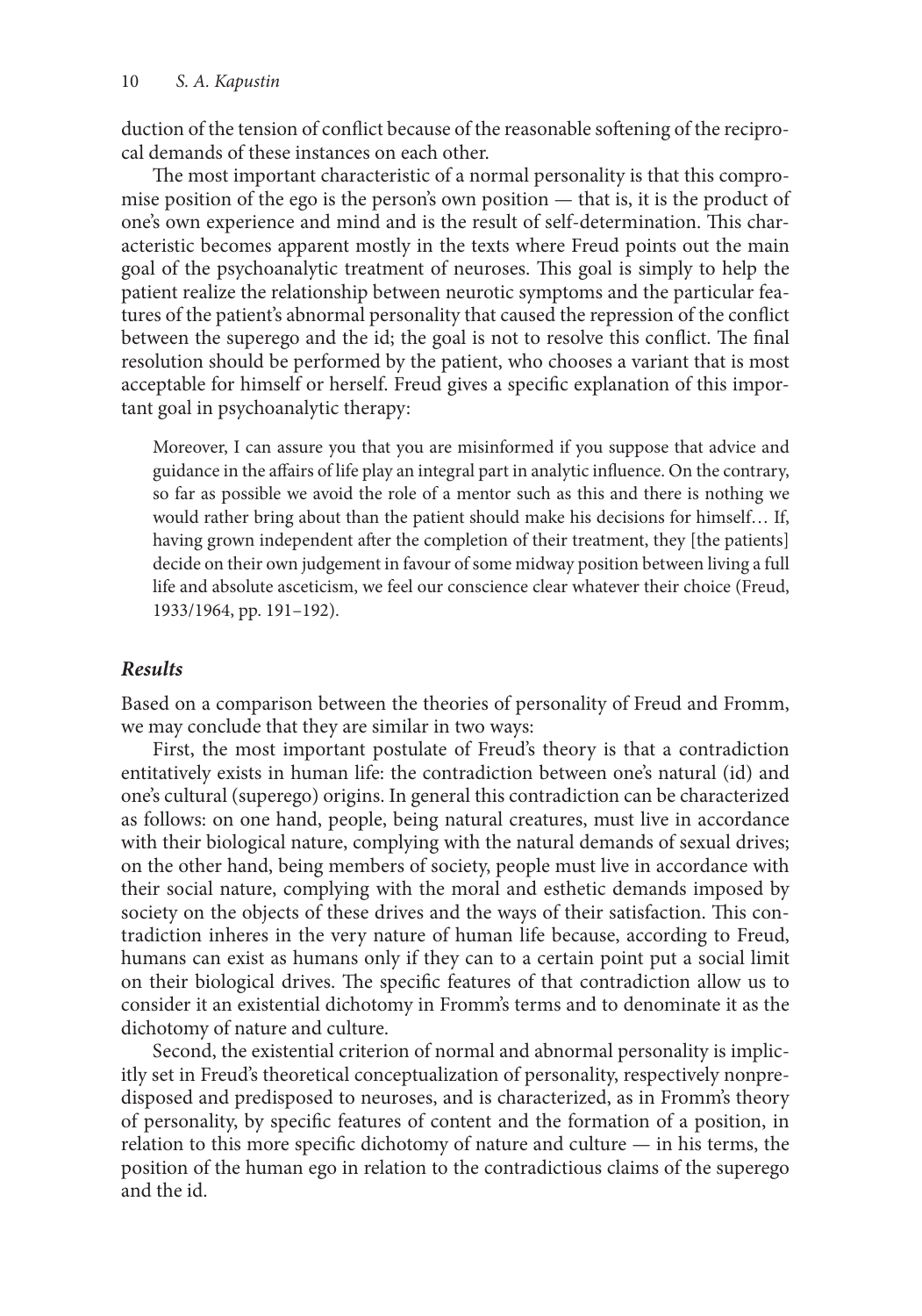The position of the ego of a normal (nonpredisposed to neuroses) personality in its content orients the human toward a contradictious predetermination of life in the form of a dichotomy between nature and culture. The ego is conscious of the objective contradiction between the id and the superego and admits the necessity of implementing the claims put by both instances. As a result, the position of the ego of a normal personality in resolving this contradiction is the position of reasonable compromise. This position is developed on a rational basis with the active participation of the human being in the process of self-cognition, primarily cognition of one's unconscious.

The position of the ego of an abnormal (predisposed to neuroses) personality unilaterally orients a person toward following the cultural taboo imposed by the superego on certain objects of the sexual drives of the id and on ways of its satisfaction, and at the same time the person represses prohibited demands of these drives. Such a one-sided position of the ego is imposed by other people, most often by the parents in early childhood, on an irrational basis, by using the child's physical and psychological dependence on them.

#### *Conclusion*

The existential criterion of normal and abnormal personality based on the works of Fromm is also implicitly present in Freud's theory of personality, respectively nonpredisposed and predisposed to neuroses, but in relation to more specific existential dichotomy of nature and culture.

#### **The existential criterion in Alfred Adler's theory of personality**

#### *Theoretical discussion*

Getting to know Adler's theory of personality should begin with one of its basic postulates, which characterizes human life as a whole as a teleological occurrence. In other words, the very nature of human life inheres in orientation toward a goal.

The science of Individual Psychology developed out of the effort to understand that mysterious creative power of life… This power is *teleological* — it expresses itself in the striving after a goal, and in this striving every bodily and psychic movement is made to co-operate… In the author's own case the interest in psychology developed out of the practice of medicine. The practice of medicine provided the teleological or purposive viewpoint which is necessary for the understanding of psychological facts (Adler, 1930/2007, pp. 32–33).

From the point of view of Adler, two leading motives influence all human beings and determine the overall goal orientation of their lives, regardless of whether they are aware of it. Gaining superiority over other people is the first of these motives. Its specific content may vary: superiority in wealth, power, strength, beauty, popularity, fame, knowledge. This motive appears in the first years of human life as a compensatory reaction to the inevitable feeling of inferiority that a child experiences during this period. The imminence of this feeling is caused, according to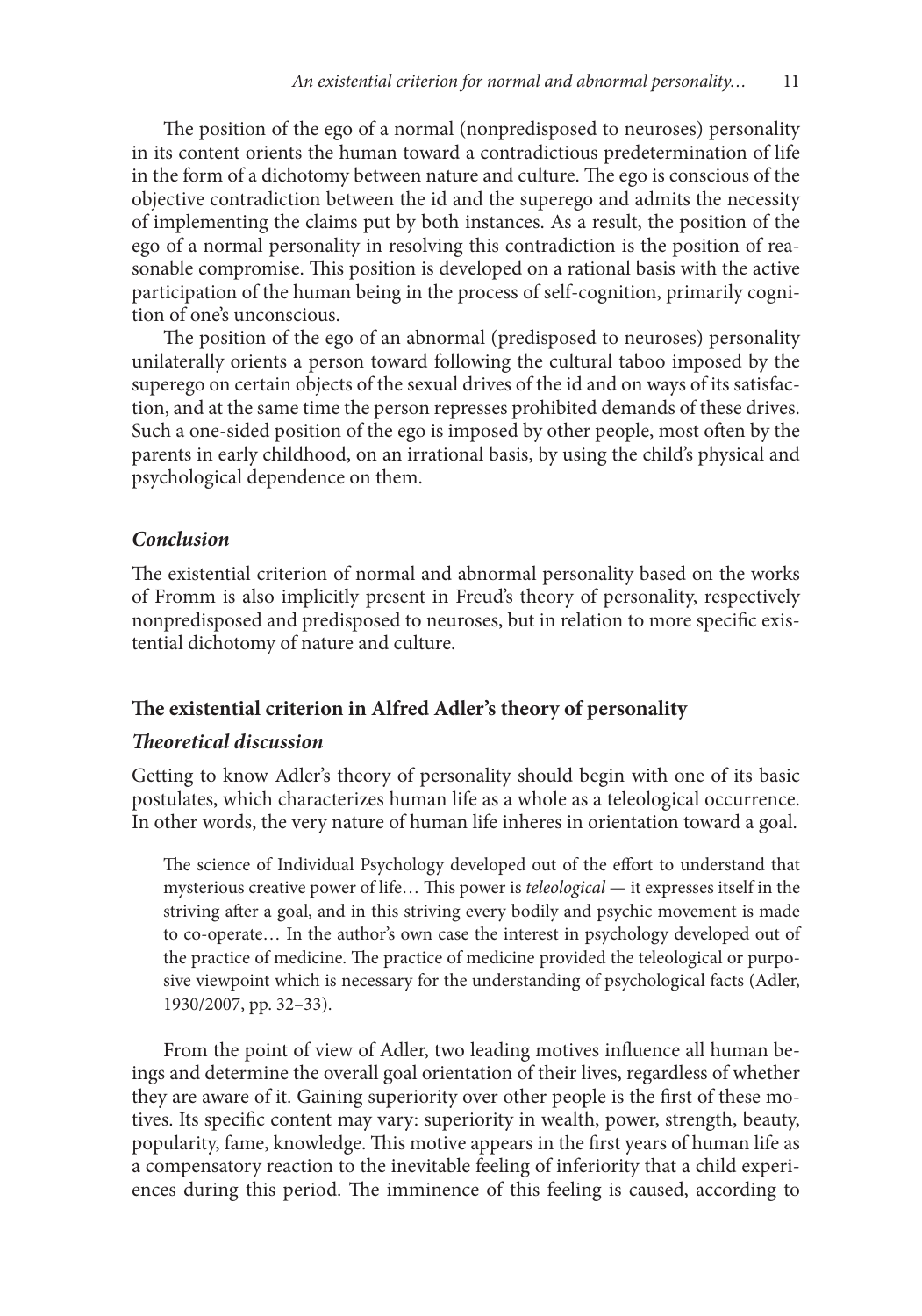Adler, by the fact that children are objectively less perfect creatures compared with the adults around them: they are helpless and physically weak and have less expertise and knowledge and fewer skills, and thus they cannot escape feeling inferior when comparison with adults suggests itself. Originating in childhood this feeling never fully disappears throughout life.

Adler defined the second leading motive as a feeling of community. This motive incites human beings to unite with others and manifests itself in their striving to lead life in common, to carry out collective labor activities, to follow common norms and rules, to collaborate and cooperate, to search for concordance, to create families, to find friends. Adler regarded human beings as social by nature; they can live and develop normally only in society and by being involved in social relationships and cooperating with other humans. This feeling of community is, according to Adler, the most important psychological prerequisite and condition for human social life; without it life doesn't seem possible. For this reason he considered feelings of community as innate.

Adler directed our attention to the fact that these two motives are contradictory. The predominance of the orientation toward gaining superiority inhibits manifestation of the feeling of community in human life because such an orientation facilitates development of personal qualities that stimulate confrontation and struggle against other people. As Adler put it:

If everyone possesses within himself an ideal of superiority, such as we find to an exaggerated degree among the nervous, then we ought to encounter phenomena whose purpose is the oppression, the minimizing and undervaluation of others. Traits of character such as intolerance, dogmatism, envy, pleasure at the misfortune of others, conceit, boastfulness, mistrust, avarice — in short all those attitudes that are the substitutes for a struggle, force their way through to a far greater extent, in fact, than self-preservation demands and feeling of community orders (Adler, 1927/1993, p. 14).

On the contrary, dominance of the feeling of community stimulates development of the opposite personal qualities, which are oriented toward solidarity with others; they weaken the effect of the motive of gaining superiority.

Each of these motives in human life are realized in different ways. These ways are quite consistent for every person and at the same time are individual and unique because they are developed under the influence of the specific conditions of life: social environment, upbringing, daily routines, problems being faced. Adler defined such a consistent individual way of realizing the leading motives in life, characteristic for each human, as the "individual style of life." As his research shows, an individual style of life is formed in early childhood, approximately by the age of 5, and it is very hard to change later.

The existential criterion of normal and abnormal personality contains implicitly in Adler's theoretical conceptualization of personality not only nonpredisposed and predisposed to neuroses, as is found in the works of Freud, but also to developing various psychological problems and other mental diseases (Adler, 1927/1993, 1930/2007, 1927/2011, 1927/2014).

In Adler's theory normality and abnormality of personality are defined by one's orientation to life and particular features of the formation of this orientation.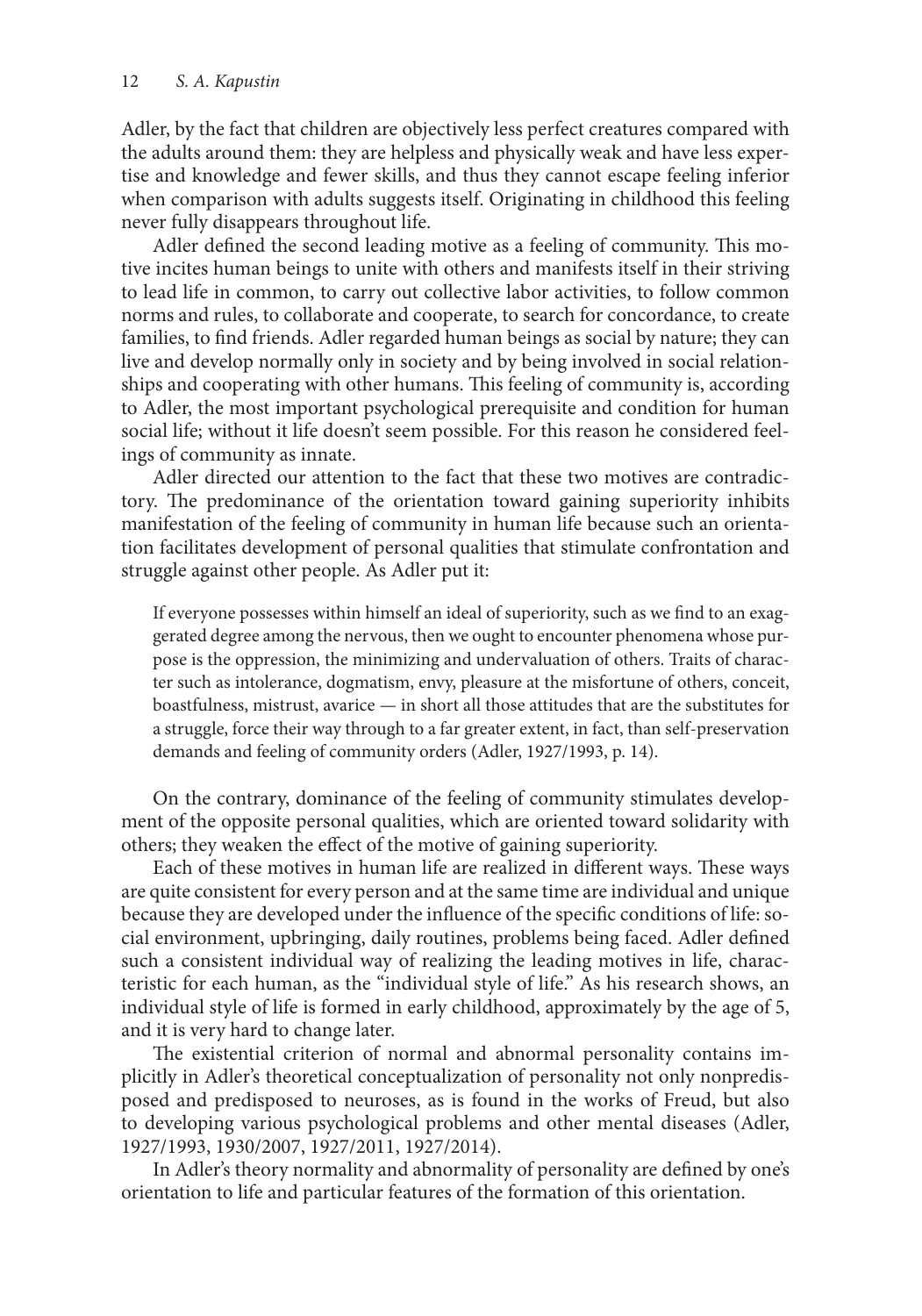The dominating life orientation of an abnormal personality (predisposed to developing psychological problems and other mental diseases) is the drive to gain superiority over other humans, which is so pronounced that it almost completely disrupts the manifestation of the feeling of community. The general orientation of such a personality is to achieve certain advantages in comparison with other people. In this case other people are seen as competitors or as the means for achieving these advantages.

This excessive drive for gaining superiority appears in people who experienced more than usually severe feelings of inferiority in childhood. Adler described two main factors that tend to amplify feelings of inferiority. The first factor is the presence of an organic defect, such as underdevelopment of a bodily organ, physiological functions, abilities. The second factor is the conditions of upbringing. Feelings of inferiority appear most often in children who have been raised in an atmosphere of effeminacy, muliebrity, or, on the contrary, in an atmosphere of emotional rejection and violence.

According to Adler, the consequences of abnormal development of personality may be different. A strong drive to gain superiority may indeed facilitate some real personal achievements: making scientific discoveries, creating works of art, achieving professional excellence, gaining power. More often, however, an abnormal personality causes suicide, crimes, neuroses, and serious mental diseases.

A normal personality (nonpredisposed to developing psychological problems and mental diseases) is totally different from the abnormal one. The feeling of inferiority and, consequently, the compensatory drive to gain superiority over other people are not pronounced in a normal personality strongly enough to hinder realization of the innate feeling of community.

In addition, a person develops a normal personality through active**,** conscious, and meaningful participation. In order to achieve such a balance of drives, people must recognize their leading motives and become involved in the work of correcting them. The importance of active participation in forming one's own normal personality was strongly emphasized by Adler in his description of the purpose and process of psychotherapy of patients with neuroses. Characterizing the main goal of psychotherapy, he pointed out that cure is impossible without the active and conscious participation of the patient. The purpose is "to gain a reinforced sense of reality, the development of a feeling of responsibility and [as] a substitution for latent hatred … a feeling of mutual goodwill, all of which can be gained only by the conscious evolution of a feeling for the common weal and the conscious destruction of the will-to-power" (Adler, 1927/2011, p. 15). He also emphasized that "the bringing about of a change in the nature of the patient can emanate from him alone» (1927/2011, p. 46). In another place, describing the process of psychotherapy, he pointed out that "from the individual-psychologist the patient learns for the first time in his life to know himself and to control his over-tense instincts" (1927/2011, p. 152).

### *Results*

Based on a comparison of the theories of personality of Adler and Fromm one may conclude that they are similar in two ways.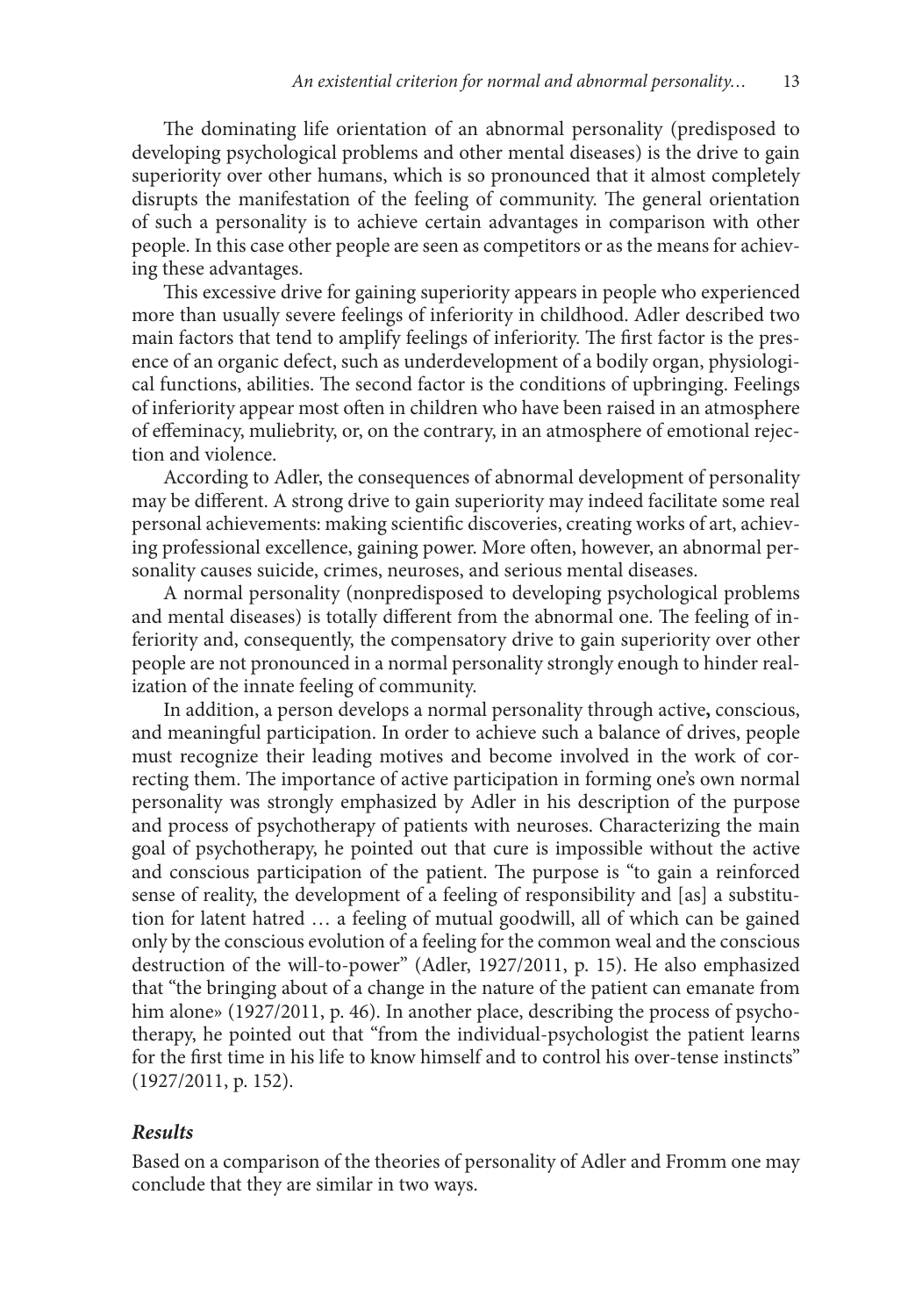First, one of the most important parts of Adler's theory is the intrapersonal contradiction between the two leading motives that determine the orientation of one's life: the motive of gaining superiority over other people and the feeling of community. This contradiction is as follows: according to one of the motives, humans should live in confrontation with others, attempting to gain superiority over them and to obtain advantages of various kinds; according to the other motive, one should live in accord with other people, subordinating personal interests to the interests of society. This contradiction inheres in the very nature of human life because the feeling of community is innate, and the drive to gain superiority inevitably is aroused in early childhood as a compensatory reaction to the feeling of inferiority that is experienced during this period. Based on the presented description the above-mentioned contradiction can be regarded as an existential dichotomy in the same sense as was determined by Fromm but as a dichotomy of superiority and community.

Second, the existential criterion of normal and abnormal personality is implicitly present in Adler's theoretical concept of personality, respectively nonpredisposed and predisposed to developing psychological problems and other mental diseases. This criterion is characterized by the same particular features of the content and formation of the position as in Fromm's theory of personality, but in relation to this more specific existential dichotomy.

The position of a normal personality (nonpredisposed to developing psychological problems and other mental diseases) in its content orients a person toward a contradictious predetermination of life in the form of the existential dichotomy of superiority and community. By taking this position, a person becomes conscious of the two contradictory motives and finds a way of compromising their realization so that the drive to gain superiority over other people doesn't hinder manifestation of a feeling of community. Such a position is developed on a rational basis with the active participation of the person through the process of self-cognition.

The position of an abnormal personality (predisposed to developing psycholgical problems and other mental diseases) one-sidedly orients a person toward gaining superiority over other people and thus hinders realization of a feeling of community. Such a one-sided position is imposed in early childhood on an irrational basis under the influence of an overestimated feeling of inferiority.

### *Conclusion*

The existential criterion of normal and abnormal personality based on the works of Fromm is also implicitly present in Adler's theory of personality respectively the nonpredisposed and predisposed toward developing various, psychological problems and other mental diseases, but in relation to more specific existential dichotomy of superiority and community.

## **Application of the results**

I have shown in a number of empirical studies (Kapustin, 2014, 2015b, 2015c, 2015d) that the key factor leading to child-parent problems in families of psychological-consultation clients is the abnormality of the parents personality, identified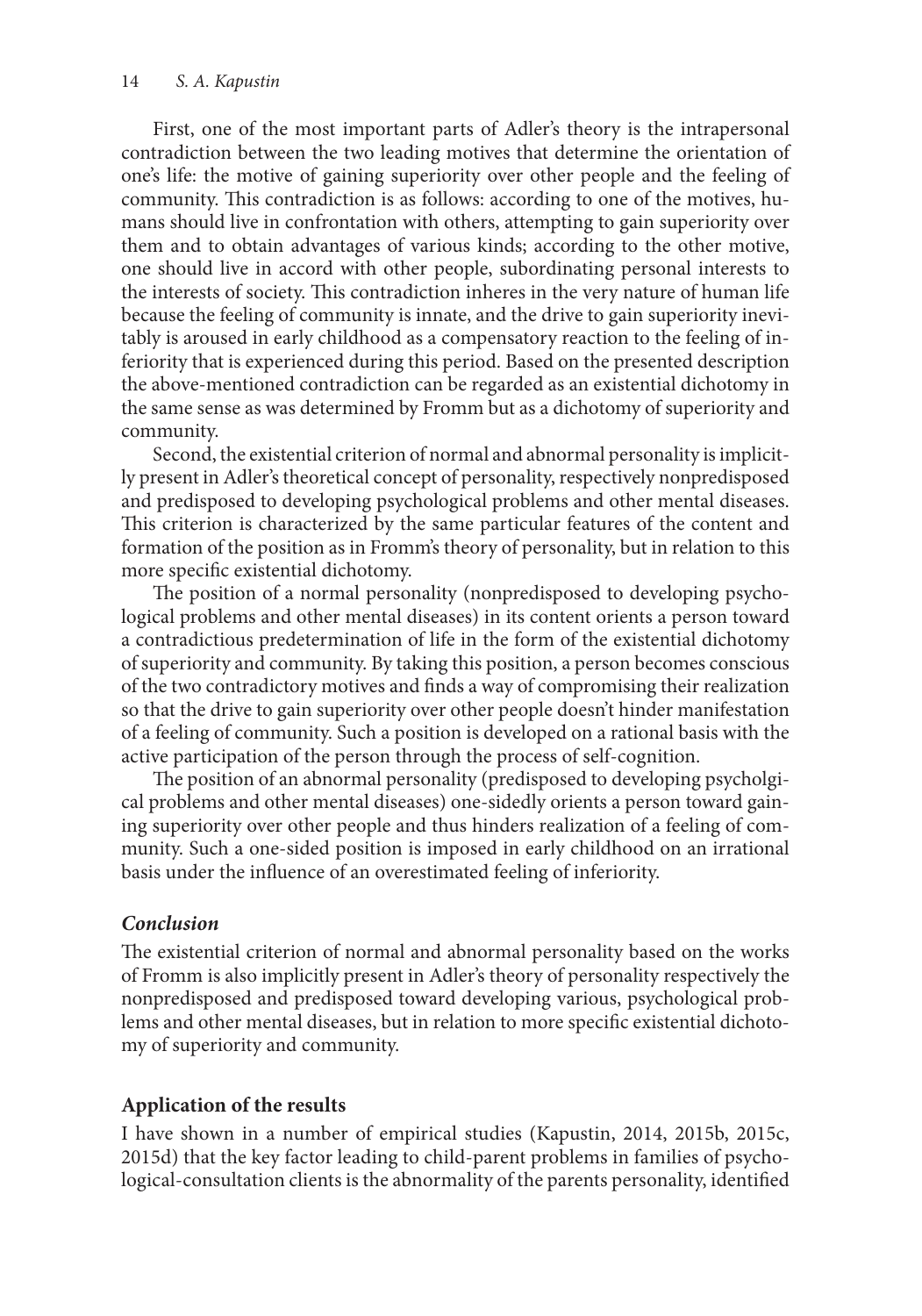through a so-called existential criterion that is displayed in their parenting styles. These parenting styles contribute to the formation of children with abnormal personality types, also identified through existential criteria, that are designated as "oriented on external help," "oriented on compliance of one's own behavior with other people's requirements," and "oriented on protest against compliance of one's own behavior with other people requirements." Children with such personality types are faced with requirements from their closest social environment that are appropriate for children with normal personal development but are not appropriate for those with abnormal personal abilities, and so they start having problems. As these problems are connected with troubles of adjustment to social-environment requirements, they can be classified as problems of social adaptation. There is a similarity of the personality type "oriented on compliance of one's own behavior with other people's requirements" and theoretical concepts in the works of Fromm, Freud, Adler, Jung, Rogers, and Frankl about people with abnormal personalities being predisposed to the emergence of various psychological problems and mental disorders. This fact suggests that such a personality can be regarded as a classic type that all these authors faced in their psychotherapeutic practice at different times.

#### **References**

- Adler, A. (1993). *Praktika i teorija individual'noj psihologii* [The practice and theory of individual psychology]. Moscow: Pragma. (Original work published 1927)
- Adler, A. (2007). *The science of living*. New York: Meredith Press. (Original work published 1930)
- Adler, A. (2011). *The practice and theory of individual psychology*. Bensenville, IL: Lushena Books. (Original work published 1927)
- Adler, A. (2014). *Nauka o harakterah. Ponyat' prirodu cheloveka* [The science of characters. To understand human nature]. St. Petersburg: Akademicheskij Proekt, Gaudeamus. (Original work published 1927)
- Freud, S. (1963a). Introductory lectures on psycho-analysis (pts. 1 & 2). In J. Strachey (Ed. & Trans.), *The standard edition of the complete psychological works of Sigmund Freud* (Vol. 15, pp. 1–242). London: Hogarth Press and Institute of Psycho-analysis. (Original work published 1916–1917)
- Freud, S. (1963b). Introductory lectures on psycho-analysis (pt. 3). In J. Strachey (Ed. & Trans.), *The standard edition of the complete psychological works of Sigmund Freud* (Vol. 16, pp. 243– 483). London: Hogarth Press and Institute of Psycho-analysis. (Original work published 1917)
- Freud, S. (1964). New introductory lectures on psycho-analysis and other works. In J. Strachey (Ed. & Trans.), *The standard edition of the complete psychological works of Sigmund Freud.* (Vol. 21, pp. 1–184. London: Hogarth Press and Institute of Psycho-analysis. (Original work published 1933)
- Freud, S. (1989). *Vvedenie v psihoanaliz*: *Lekcii* [Introductory lectures on psychoanalysis]. Moscow: Science. (Original work published 1916–1933)
- Fromm, E. (1942). *Fear of freedom.* London: K. Paul, Trench, Trubner.
- Fromm, E. (1947). *Man for himself. An inquiry into the psychology of ethics*. New York: Rinehart.
- Fromm, E. (1977). *To have or to be?* New York: Continuum.